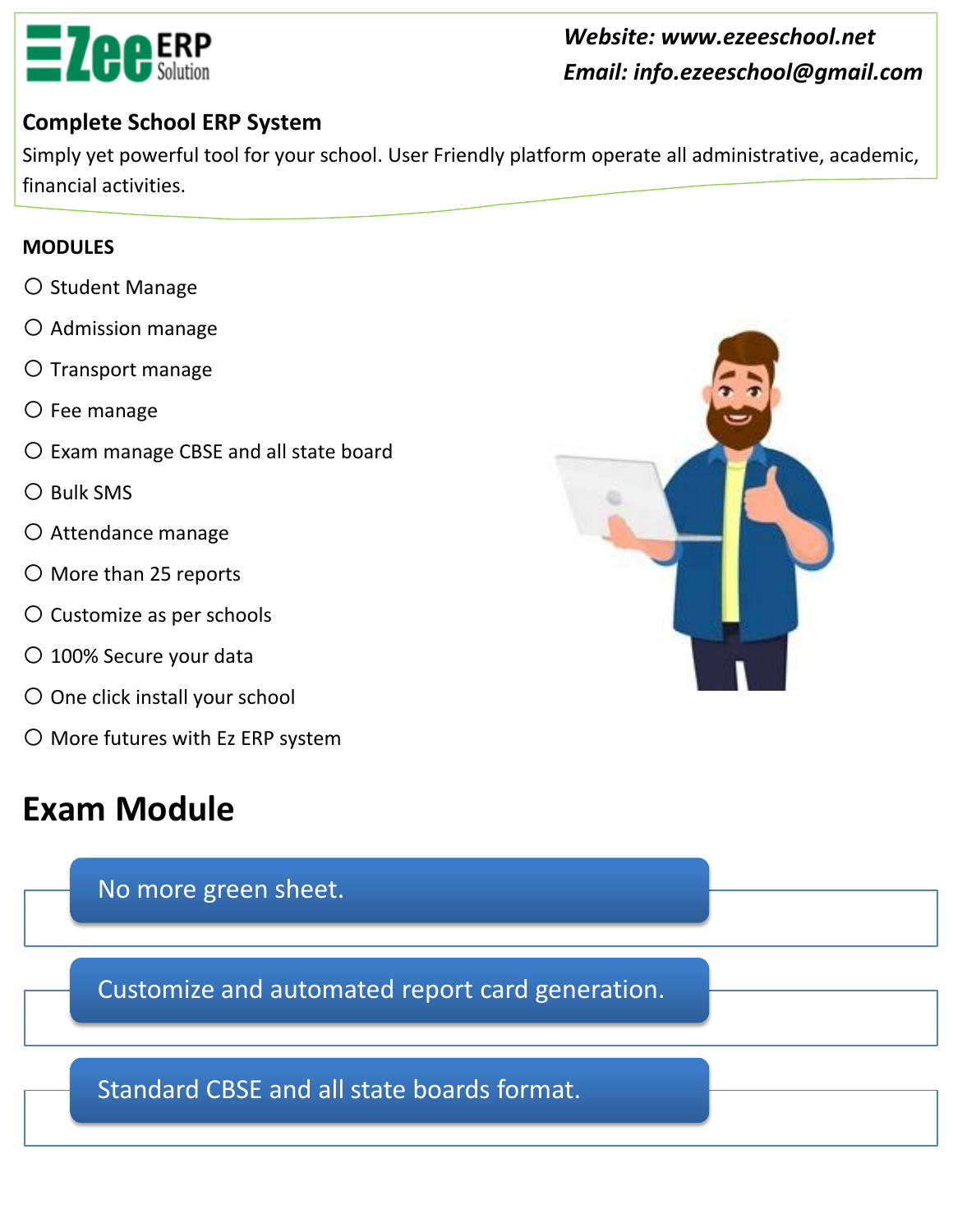### **Fee Module**

#### **Customize student fee with Ez school ERP fees module**

#### **Customize transport fee with Ez school ERP fees module**



*Daily / Monthly Fee Collection Fee Paid Fee Day Report Student Class Wise Due Fee Report Student Fee Ledger Auto Due Fee SMS Defaulter Student Fee Report Class/Date wise/Transport/Defaulters*

*Daily / Monthly Attendance*

*Exam Admit Card*

*Class/Gender/Category/Religion-wise student*

*New Admission list*

*Transfer Certificate, Character Certificate*

*Report Card*

*Stop/Rout/Bus-wise Student*

*Class-wise student list*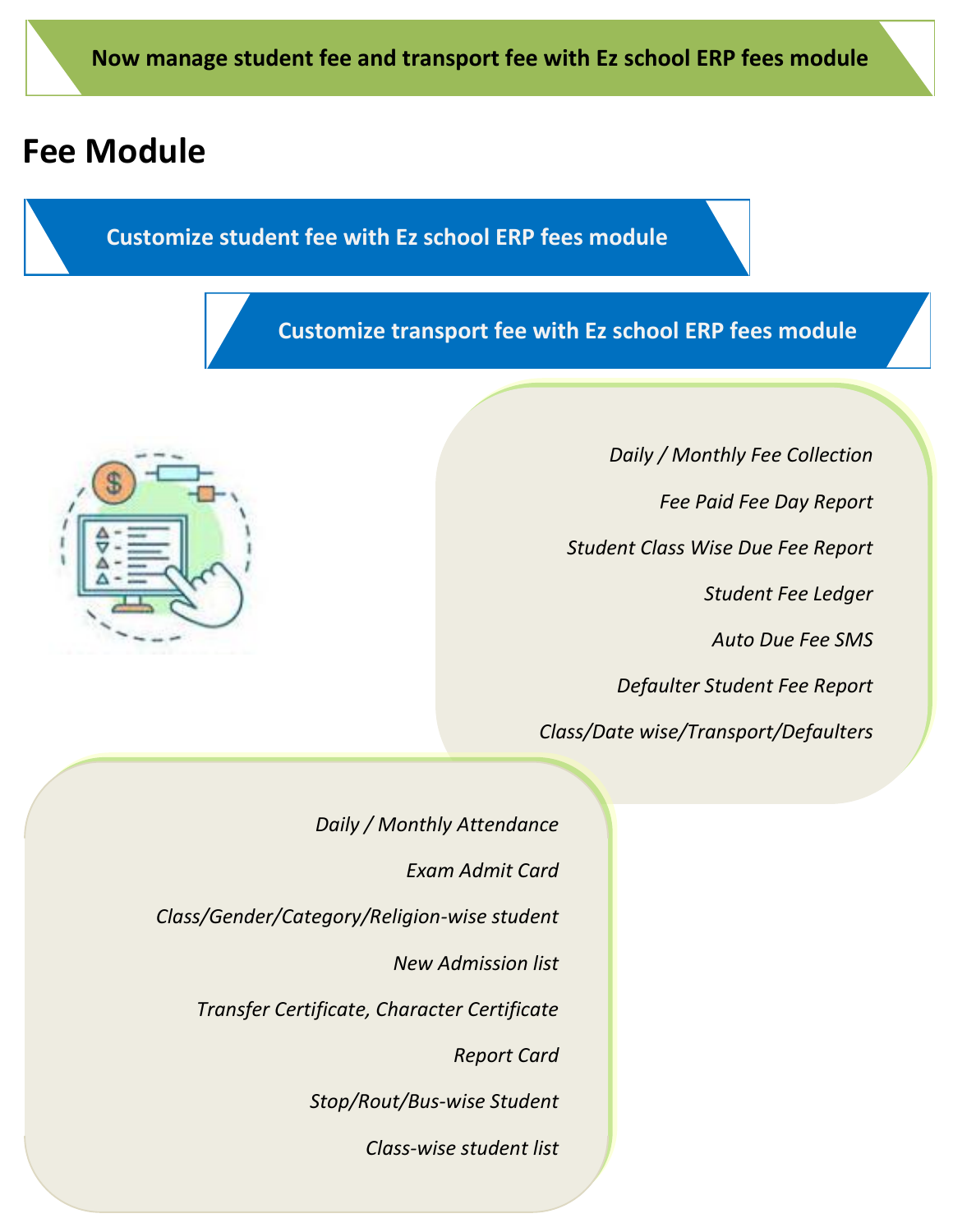#### **Why? Ez school ERP software**

- $\checkmark$  Easy to use (User friendly)
- $\checkmark$  This is multi-user cloud ERP software
- $\checkmark$  Send SMS to parent for student absent
- $\checkmark$  RFID attendance system
- $\checkmark$  GPS bus Tracking system
- $\checkmark$  Auto student admission process
- $\checkmark$  Customize as per schools
- $\checkmark$  Your student data 100% secure
- $\checkmark$  Auto green sheet is ready
- $\checkmark$  One click reports



# ADDITION MODULES